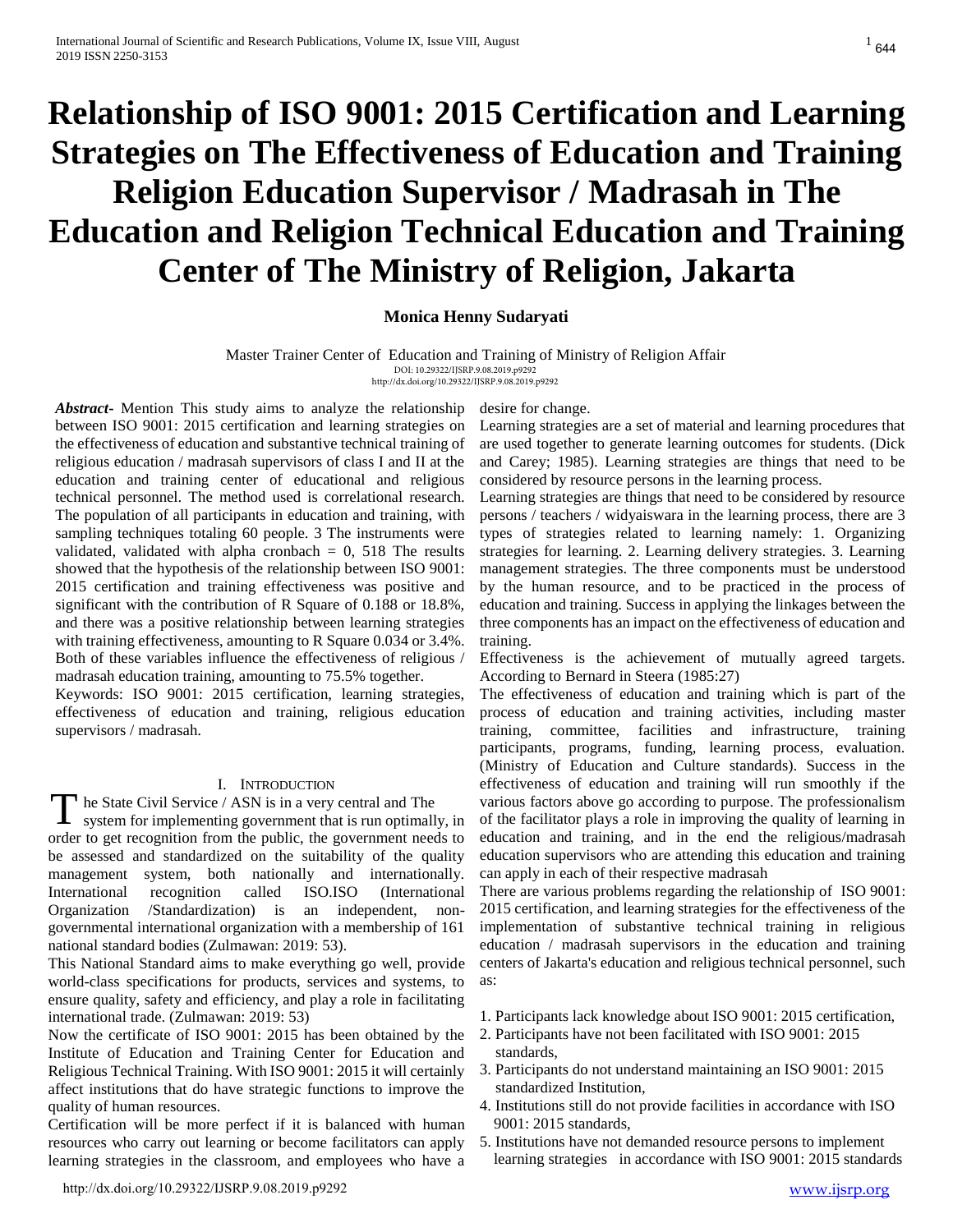International Journal of Scientific and Research Publications, Volume IX, Issue VIII, August 2019 ISSN 2250-3153

- 6. Facilitator do not understand about ISO 9001: 2015
- 7. Facilitator do not have the desire to implement ISO 9001: 2015 standards.
- 8. Facilitator have not been able to choose the right learning strategy,
- 9. Facilitator still lack knowledge about various learning strategies,

Researchers are interested in conducting research on the relationship of ISO 9001: 2015 certification and learning strategies on substantive training in religious education / madrasah supervisors at the education and training center of educational and religious technical personnel in Jakarta, because this education and training is the most potential as an effort to prepare religious education supervisors / professional madrassas so that they can foster madrasah teachers who are professional in their fields and have the desire to bring a dignified and certified madrasah.

### II. IDENTIFICATION OF PROBLEMS

The problems in this study can be formulated as follows:

1. What is the relationship between ISO 9001: 2015 certification on the effectiveness of substantive technical training in religious education / madrasah supervisors?

2. How is the learning strategy related to the effectiveness of substantive technical training in religious education / madrasah supervisors?

3. What is the relationship between ISO 9001: 2015 certification and learning strategies for the effectiveness of substantive technical training in religious education / madrasah supervisors?

## III. IDENTIFY RESEARCH METHODOLOGY AND DISCUSSION

## A. Research Methods

,

.

The method used in this study is a quantitative method that is an attempt to further pursue aspects of understanding in depth on one problem. Quantitative research is descriptive research, tends to use analysis and emphasize the process of meaning more. Quantitative research methods according to Sugiyono (2012: 11) state that: "Quantitative methods can be interpreted as research methods based on positivist philosophy, used to examine certain populations or samples, collecting data using research instruments, analyzing quantitative / statistical data, with the purpose of testing the predetermined hypothesis ". The researcher analyzes the data by enriching information, looking for relationships, comparing, finding patterns on the basis of original data. The results of data analysis in the form of exposure of the situation under study are presented in the form of narrative descriptions.

#### B. Discussion

The research was conducted at the Education and Training Center for Education and Religious Workers of the Ministry of Religion, which organizes education and training for religious / madrasah education supervisors attended by 60 people (supervisors) of the Ministry of Religion's State Civil Apparatus, delegates from 34 provinces spread throughout the Republic of Indonesia. . As a population and at the same time a sample is a participant in Education and Training of Substantive Technical Education and Training for Religious / Madrasah Education at the Jakarta Education and Religious Technical Training Center, held on 31 October 10 November 2018. The aim of Organizing Education and Training for Religious /

Madrasah Education Supervisors is to improve competence in the fields of knowledge, attitudes and skills of religious education / madrasah supervisors. The curriculum used in this training is in accordance with the rules in the substantive technical training curriculum for religious education / madrasa supervisors. The regulation on supervision of religious / madrasah education is further explained in the Minister of Religion Regulation No. 31 of 2013.

The training program this time is somewhat different from the previous one because, now the Education and Religious Technical Training Center has a status of ISO 9001: 2015 certified. For this reason, organizations must provide human resources that are in accordance with the competence of education, training and experience whose work can affect the effectiveness of the implementation of a quality management system (Muhammad, 2019: 75). Now there are training institutions in the era of industrialization 4.0, if you want to win the competition you need to pay attention to quality.

The training program is somewhat different from the previous one because now the Education and Religious Technical Training Center has a status of ISO 9001: 2015 certified. For this reason, organizations must provide human resources that are in accordance with the competence of education, training and experience which can affect the effectiveness of a quality management system (Muhammad, 2019: 75). Now there are training institutions in the era of industrialization 4.0, if you want to win the competition need to pay attention to quality.

 Quality Management System is applied as a form of guarantee system to customers with the aim of achieving customer satisfaction.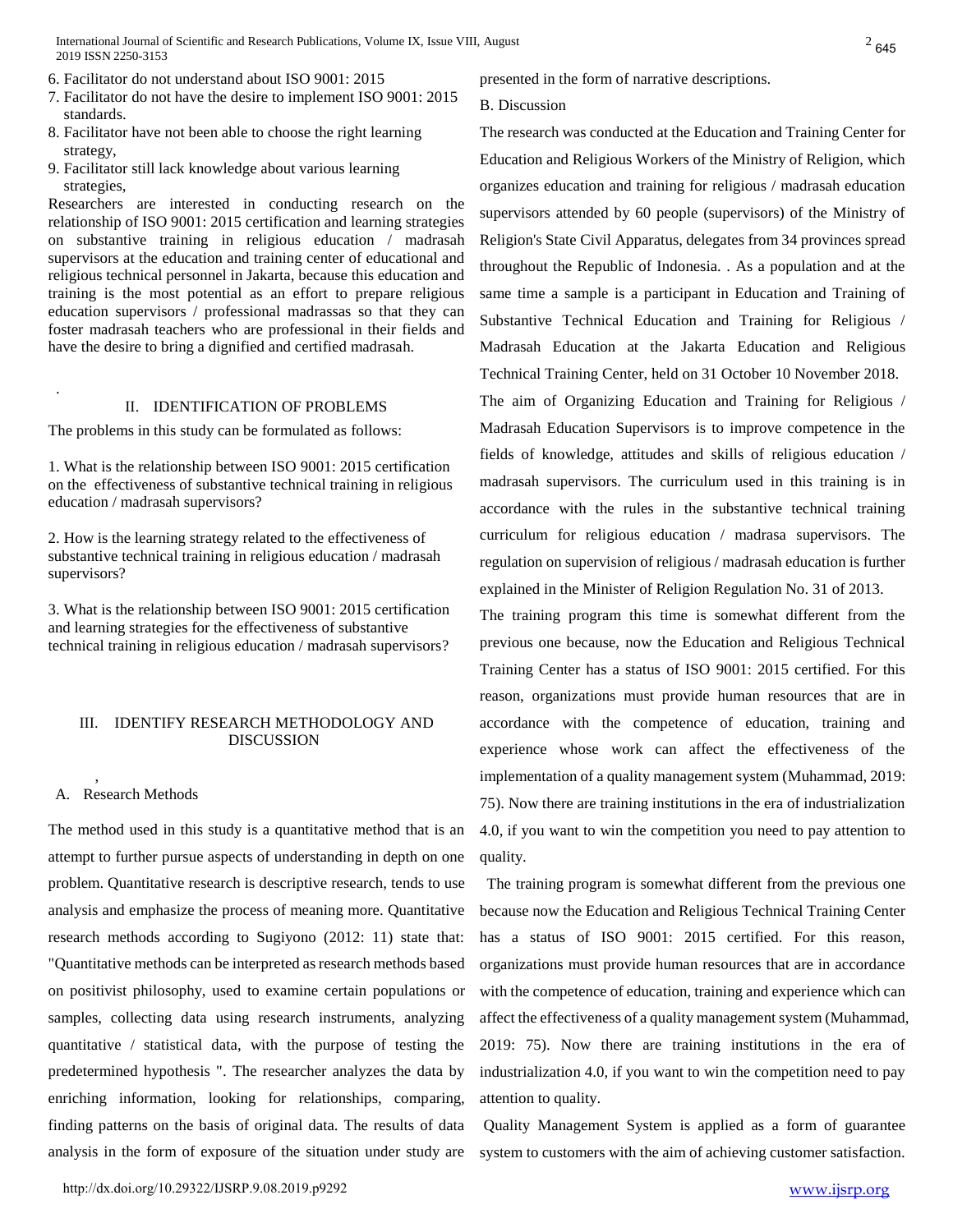International Journal of Scientific and Research Publications, Volume IX, Issue VIII, August 2019 ISSN 2250-3153

This new clause on ISO 9001: 2015 consists of 10 clause, these are survey procedure.

Muhamad(2019:64-65)

#### Clause 1. SCOPE

Scope or scope of certification must be written clearly what type of business, product or service, including wherever ISO 9001: 2015 will be implemented.

# Clause 2. NORMATIVE REFERENCE

Documents that are used as a reference in implementing ISO 9001: 2015 QMS, in this case are ISO 9000: 2015 ISO 9001: 2015 Vocabulary

#### Clause 3. TERMS AND DEFINITIONS

Terms and definition explain the definition of several terms that are often used in ISO 9001: 2015

Clause 4. ORGANIZATIONAL CONTEXT

Understand the organization and its context, organization's products and services, and the scope of management systems. Clause 5. LEADERSHIP

Top Management must provide evidence of leadership and commitment to the development and implementation of a Quality Management System and continuously improve effectiveness.

# Clause 6. PLANNING

Actions to overcome the risks and opportunities of the organization must take the opportunities that exist and also make identification and risks that will be faced in the future. The quality objectives made must be consistent with quality management, relevant to the suitability of products and services to enhance customer satisfaction.

## Clause 7. SUPPORT

The clause regarding documented information, infrastructure, human resources is all summarized in this clause. Training, management of infrastructure and work environment, are included in this clause.

#### Clause 8. OPERATION

This clause discusses operational starting from product realization planning to delivery and even after sales. Design and

development, control the output that is not appropriate.

# Clause 9. PERFORMANCA EVALUATION

Customer satisfaction is one measure of management system performance. The organization monitors information relating to customer perceptions whether the organization has met customer requirements. The method for this is a customer satisfaction

Clause 10. IMPROVEMENT

Contains efforts for continuous improvement that must be carried out by the organization Nonconformity and corrective action.

ISO 900 Certificate Validity Period for 3 Years, but every 6 or 12 months the certification body will conduct a surveillance audit to ascertain whether the implementation of ISO 9001 is still running well and whether the company can still maintain it is ISO 9001 Certificate (Indonesian K3 Consultant)

To support the above, educational institutions need to continue to collaborate with all employees, as leaders can provide support to employees, the need to understand the vision and mission of the education center, remain committed to carrying out agreements, there are improvements and always make improvements / evaluations for progress.

Similarly, the facilitator will make it easier when teaching facilitators, as evidenced by the existence of LCD equipment (liquit crystal display). Various training materials, examples-2, assignments can be displayed easily, and can be done with the help of technology. Participants were happy to have gained the knowledge that had been prepared by the facilitator with adequate and interesting preparation to be listened to so that it could be implemented, later when it was back in their respective areas with readiness to foster madrasa teachers who became nurturers.

Innovation, ideas that are difficult to make can be easily understood so that making them more flexible through interactive widescreen information & communication technology (ICT) can offer many things (Daniel, 2008: 348) Various results of innovation have been felt by teachers, supervisors, widyaiswara, as well as facilitators and even the wider community. The progress of science and technology brings changes to the learning strategies used by teachers, widyaiswara, facilitators because it will bring its own impact to the world of education.

The curriculum has always undergone a change in time, in finding meeting points for experts who want to try to find the identity of the field of education in Indonesia. Changes in the curriculum must be quickly responded by religious education supervisors, so that they do not miss out, even teachers who know better before the supervisor, this should not happen to participants who are following this training. Effective teaching is very dependent on the selection and use of learning strategies, the selection and use of learning strategies in the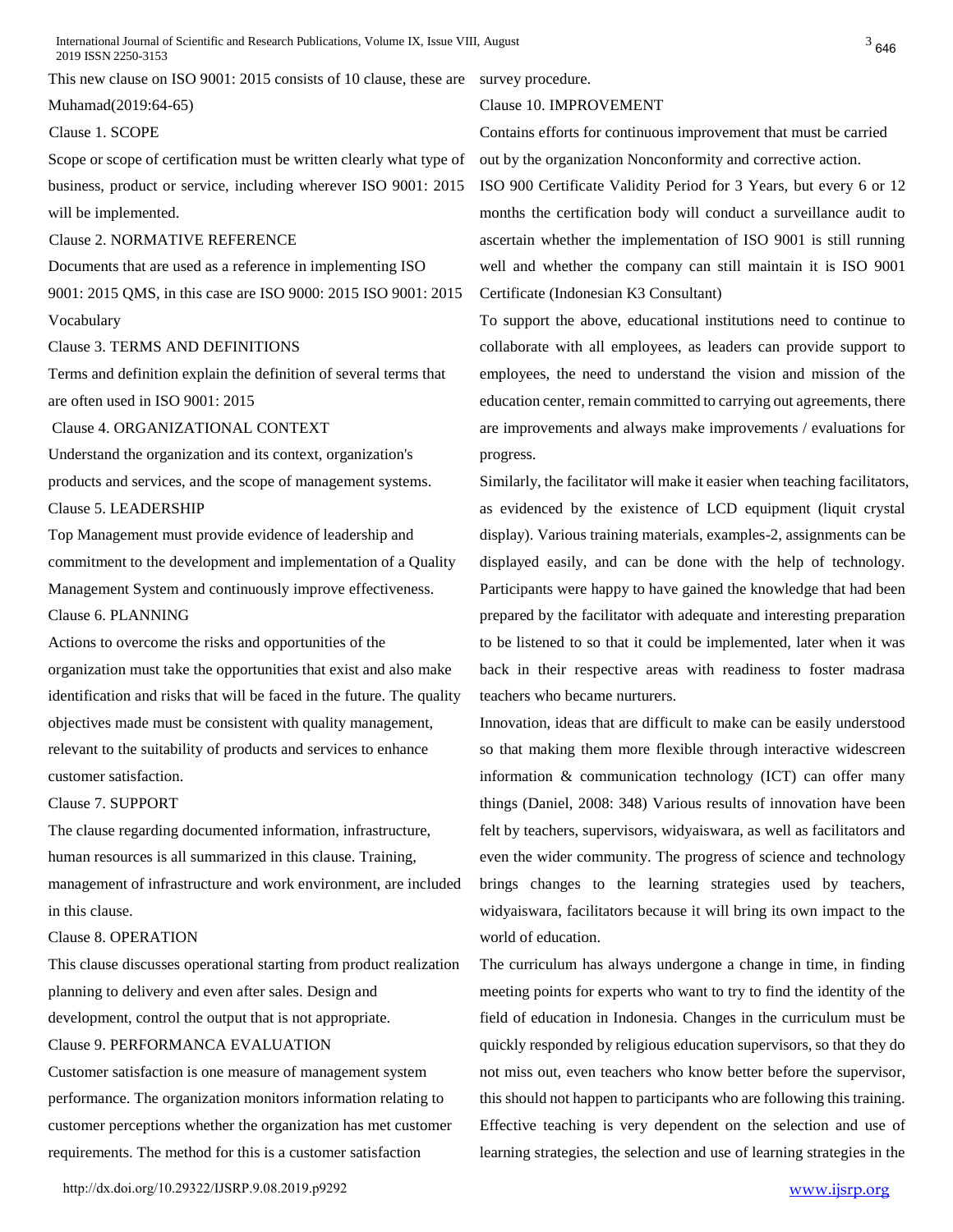right teaching and learning process will be fun and make the training participants interested. The learning strategy used aims to improve the quality of learning better.

In the training of religious education / madrasah supervisors that only these few days really have extraordinary meaning for training participants. Their experience in participating in religious / madrasah education supervisory training has long been waiting for, because opportunities will not be available at any time, given the large number of religious education / madrasah supervisors throughout Indonesia that need training.

Education and training are very much needed by religious education / madrasah supervisors, because by participating in education and training, they will get a variety of benefits, which are certain to be carried out by these activities to improve the quality and competence of individuals and institutions / madrassas. Every strategy and learning method with all its advantages intends to bring change to a better direction, because the learning strategies are interesting, according to the purpose of being a reference in facilitating learning objectives. Creativity is very necessary, all of us, because creative potential is human nature, some creative suggestions such as getting out of the intelligence trap (James J, 2003: 24).

Facilitators are required to be able to create the right learning environment such as creating a comfortable and relaxed atmosphere, use music to feel relaxed, awake and ready to concentrate, create and adjust moods with various types of music, use visual reminders to maintain a positive attitude, react with environment (Booby, 2005: 65). Create and adjust the atmosphere of various types of learning strategies to be the choice of each facilitator in order to support the objectives of achieving the training eye being taught.

Learning strategies will be more interesting, and fun when synergized with disruption of technology, especially in learning on substantive education and technical training for religious education / madrasah supervisors. The learning process will run more effectively and efficiently if supported by selection, a combination of interesting learning strategies, fun to achieve learning goals. Learning strategies are essentially systematically planned activities aimed at mobilizing students to do learning activities with their own willingness and ability (Abuddin, 2009: 215).

Knowless's opinion (1980) as written in (Gunawan, 2016: 65) confirms the difference between learning for adults and learning for

children in terms of their cognitive development.

The strength that must be prepared for the facilitator is to broaden the knowledge and skills to always be updated with endless changes. Likewise the committee to remain motivated to follow the continuous stream of disruption, especially as an education and training institution, is still updating the data so that this institution remains exemplary and is in demand by participants.

ISO 9001: 2015 certificates and learning strategies are two things that support each other and are related to the effectiveness of organizing substantive technical training for religious education / madrasah supervisors in Jakarta's educational and religious technical training centers. Learning strategies cannot be left behind in the education and training process, as an effort to achieve effective and quality education and training. Likewise with ownership of the status of ISO 9001: 2015 which has a validity period of only 3 (three) years, of course it must be endeavored to at least survive to be able to continue to hold an internationally certified status. Various efforts were made such as providing the best service for training participants, improving employee performance, increasing agency efficiency, increasing trust in participants, conducting internal audits.

#### IV. CONCLUSION

Based on the results of the study, a number of conclusions were obtained, including:

- 1. ISO 9001: 2015 certification has a significant 18.8% effect on the effectiveness of education and training in religious education / madrasah supervisors. This means that ISO 9001: 2015 certification plays a role in determining the effectiveness or effectiveness of education and training in religious education supervisors, because the effectiveness of education and training will bring progress to the education and religious technical training institutions.
- 2. Learning strategies have an effect of 3.4% on the effectiveness of the effectiveness of education and training in religious education supervisors / madrasah. This shows that the presence of resource persons who have little concern that has an impact on the effectiveness of education and training in religious education / madrasah supervisors, especially the